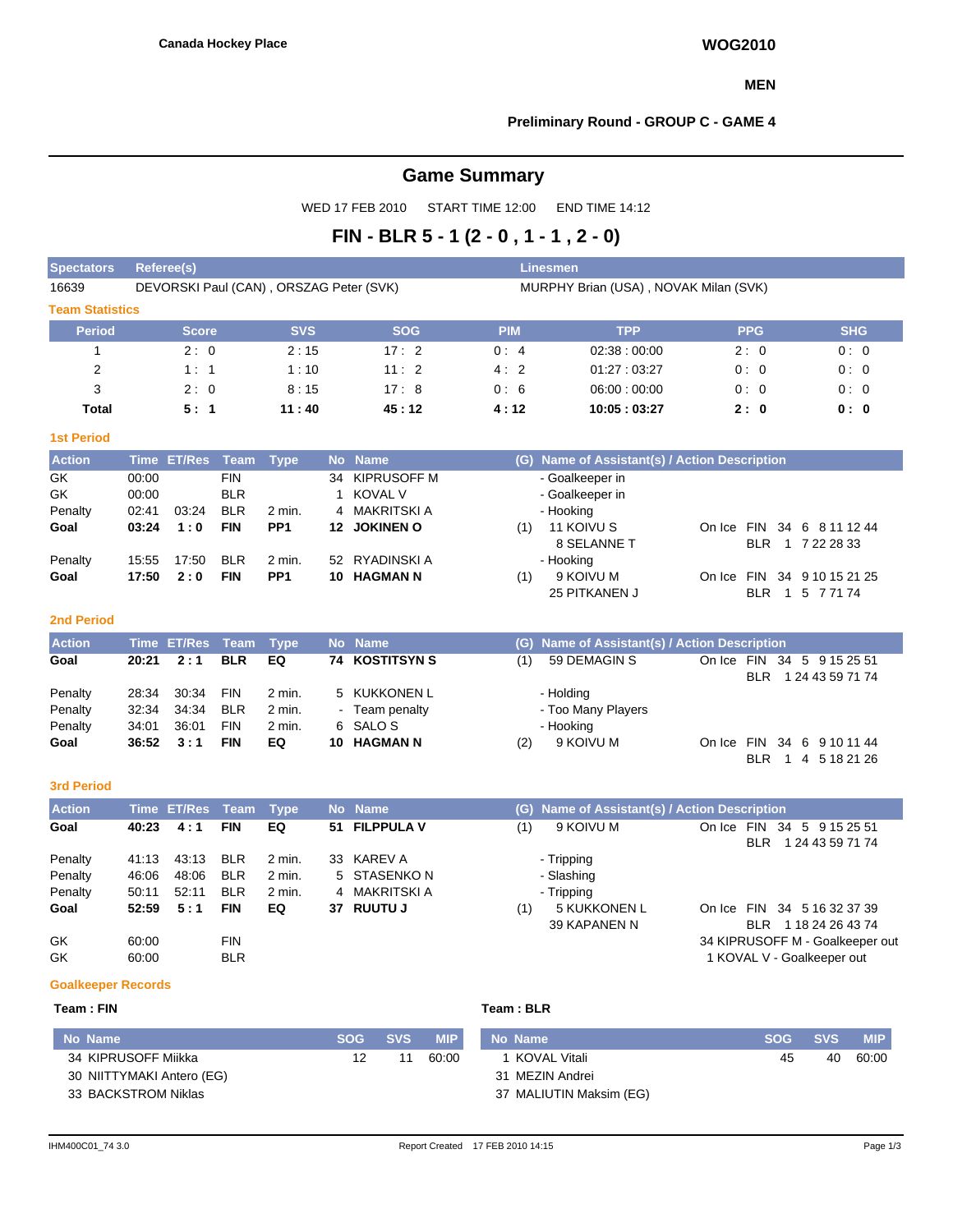## **MEN**

# **Preliminary Round - GROUP C - GAME 4**

| <b>Game Statistics</b> |                          |                |       |                |                      |                |                |             |    |         |      |                |      |           |            |            |            |
|------------------------|--------------------------|----------------|-------|----------------|----------------------|----------------|----------------|-------------|----|---------|------|----------------|------|-----------|------------|------------|------------|
|                        | Team: FIN (WHT)          |                |       |                |                      |                |                |             |    |         |      |                |      |           |            |            |            |
|                        |                          |                |       |                | <b>Shots on Goal</b> |                |                |             |    |         |      | Time on Ice    |      |           |            |            |            |
| <b>No Pos Name</b>     |                          | G              | A PIM |                |                      | $\overline{2}$ |                | 3 OT TS +/- |    |         | 1    | $\overline{2}$ | 3    | <b>OT</b> | <b>TOT</b> | <b>SHF</b> | <b>AVG</b> |
| 5 D                    | <b>KUKKONEN Lasse</b>    | 0              | 1     | $\overline{2}$ | 0                    | 0              | 0              |             |    | $0 + 1$ | 4:24 | 5:21           | 3:25 |           | 13:10      | 20         | 0:39       |
| 9 F                    | <b>KOIVU Mikko</b>       | 0              | 3     | 0              | 0                    | 2              | 1              |             | 3  | $+1$    | 5:36 | 4:45           | 6:20 |           | 16:41      | 20         | 0:50       |
| 15F                    | <b>RUUTU Tuomo</b>       | 0              | 0     | 0              | 4                    | 0              | 1              |             | 5  | 0       | 5:06 | 4:54           | 6:31 |           | 16:31      | 20         | 0:49       |
| 25 D                   | PITKANEN Joni            | 0              | 1     | $\mathbf 0$    | 0                    | 0              | 0              |             | 0  | 0       | 5:55 | 5:48           | 7:05 |           | 18:48      | 20         | 0:56       |
| 51 F                   | <b>FILPPULA Valtteri</b> | 1              | 0     | 0              | 0                    | 1              | 2              |             | 3  | 0       | 4:54 | 5:05           | 3:07 |           | 13:06      | 16         | 0:49       |
| 6 D                    | <b>SALO Sami</b>         | $\overline{0}$ | 0     | 2              | 2                    | $\mathbf 0$    | 2              |             | 4  | $+1$    | 9:01 | 7:46           | 8:01 |           | 24:48      | 27         | 0:55       |
| 8F                     | SELANNE Teemu +A         | 0              | 1     | 0              | 3                    | 3              | 3              |             | 9  | 0       | 6:45 | 5:27           | 7:22 |           | 19:34      | 21         | 0:55       |
| 11F                    | KOIVU Saku +C            | 0              | 1     | 0              | 0                    | 0              | 2              |             | 2  | $+1$    | 5:49 | 5:41           | 7:20 |           | 18:50      | 21         | 0:53       |
| 26 F                   | <b>LEHTINEN Jere</b>     | 0              | 0     | 0              | 3                    | 0              | 1              |             | 4  | 0       | 3:46 | 5:25           | 3:41 |           | 12:52      | 17         | 0:45       |
| 44 D                   | TIMONEN Kimmo +A         | 0              | 0     | 0              | 1                    | 1              | $\overline{2}$ |             | 4  | $+1$    | 7:53 | 8:04           | 8:29 |           | 24:26      | 28         | 0:52       |
| 10F                    | <b>HAGMAN Niklas</b>     | 2              | 0     | 0              | 2                    | 2              | 0              |             | 4  | $+1$    | 5:34 | 3:52           | 5:33 |           | 14:59      | 20         | 0:44       |
| 12F                    | <b>JOKINEN OIII</b>      | 1              | 0     | 0              | 1                    | 0              | 0              |             | 1  | 0       | 6:17 | 4:37           | 6:01 |           | 16:55      | 19         | 0.53       |
| 18 D                   | LEPISTO Sami             | 0              | 0     | 0              | 0                    | 1              | 1              |             | 2  | 0       | 5:04 | 4:41           | 4:11 |           | 13:56      | 15         | 0:55       |
| 20 F                   | <b>MIETTINEN Antti</b>   | 0              | 0     | 0              | 0                    | 0              | 0              |             | 0  | 0       | 4:05 | 5:14           | 2:13 |           | 11:32      | 14         | 0:49       |
| 32 D                   | <b>LYDMAN Toni</b>       | 0              | 0     | 0              | 0                    | 0              | 0              |             | 0  | $+1$    | 4:14 | 5:12           | 3:50 |           | 13:16      | 17         | 0:46       |
| 16 F                   | <b>PELTONEN Ville</b>    | 0              | 0     | 0              | 0                    | 0              | 0              |             | 0  | $+1$    | 3:35 | 4:00           | 3:16 |           | 10:51      | 16         | 0:40       |
| 21 D                   | NISKALA Janne            | 0              | 0     | 0              | 1                    | 0              | 1              |             | 2  | 0       | 4:24 | 3:01           | 4:58 |           | 12:23      | 17         | 0:43       |
| 37 F                   | RUUTU Jarkko             | 1              | 0     | 0              | 0                    | 1              | 1              |             | 2  | $+1$    | 3:59 | 4:11           | 3:06 |           | 11:16      | 15         | 0:45       |
| 39 F                   | <b>KAPANEN Niko</b>      | 0              | 1     | 0              | 0                    | 0              | 0              |             | 0  | $+1$    | 4:45 | 3:32           | 3:14 |           | 11:31      | 17         | 0:40       |
| 62 F                   | <b>IMMONEN Jarkko</b>    | 0              | 0     | 0              | 0                    | 0              | 0              |             | 0  | 0       | 0:00 | 0:00           | 0:00 |           | 0:00       | 0          | 0:00       |
| 30 GK                  | <b>NIITTYMAKI Antero</b> | 0              | 0     | 0              | 0                    | 0              | 0              |             | 0  |         |      |                |      |           |            |            |            |
| 33 GK                  | <b>BACKSTROM Niklas</b>  | 0              | 0     | 0              | 0                    | 0              | 0              |             | 0  |         |      |                |      |           |            |            |            |
| 34 GK                  | <b>KIPRUSOFF Mijkka</b>  | 0              | 0     | 0              | 0                    | 0              | $\Omega$       |             | 0  |         |      |                |      |           |            |            |            |
| <b>Total</b>           |                          | 5              | 8     | 4              | 17                   | 11             | 17             |             | 45 |         |      |                |      |           |            |            |            |

# **Head Coach :** JALONEN Jukka

|             | Team: BLR (RED)            |          |              |                |          |              |                      |          |          |      |                |      |                         |            |            |
|-------------|----------------------------|----------|--------------|----------------|----------|--------------|----------------------|----------|----------|------|----------------|------|-------------------------|------------|------------|
|             |                            |          |              |                |          |              | <b>Shots on Goal</b> |          |          |      |                |      | Time on Ice             |            |            |
| No Pos Name |                            | G        | <b>A PIM</b> |                |          | $\mathbf{2}$ | 3<br><b>OT</b>       | TS.      | $+/-$    |      | $\overline{2}$ | 3    | <b>OT</b><br><b>TOT</b> | <b>SHF</b> | <b>AVG</b> |
| 24 D        | SALEI Ruslan +C            | $\Omega$ | 0            | $\Omega$       | $\Omega$ | $\Omega$     | $\Omega$             | 0        | -1       | 6:08 | 8:05           | 5.29 | 19:42                   | 28         | 0:42       |
| 43 D        | <b>KOSTIUCHENOK Viktor</b> | 0        | 0            | 0              | $\Omega$ | 0            | $\Omega$             | 0        | -1       | 8:02 | 8:40           | 6:08 | 22:50                   | 32         | 0.42       |
| 59 F        | <b>DEMAGIN Sergei</b>      | 0        |              | 0              | 0        | 0            |                      | 1.       | 0        | 3:45 | 5:40           | 2:45 | 12:10                   | 17         | 0:42       |
| 71 F        | <b>KALYUZHNY Aleksei</b>   | $\Omega$ | 0            | 0              |          | 0            |                      | 2        | 0        | 5:02 | 6:05           | 5:04 | 16:11                   | 23         | 0.42       |
| 74 F        | <b>KOSTITSYN Sergei</b>    |          | 0            | 0              | $\Omega$ | 1            | 0                    | 1        | $-1$     | 4:31 | 6:34           | 5:39 | 16:44                   | 23         | 0:43       |
| 7 D         | <b>DENISOV Vladimir</b>    | 0        | 0            | 0              | 0        | 0            | $\Omega$             | 0        | 0        | 4:54 | 5:31           | 7:12 | 17:37                   | 22         | 0:48       |
| 10F         | ANTONENKO Oleg +A          | $\Omega$ | 0            | 0              | $\Omega$ | 0            |                      | 1        | 0        | 2:52 | 5:15           | 6:04 | 14:11                   | 18         | 0:47       |
| 22 F        | ZADELENOV Sergei           | $\Omega$ | 0            | 0              | $\Omega$ | 0            |                      |          | $\Omega$ | 5:13 | 4:25           | 6:20 | 15:58                   | 22         | 0:43       |
| 28 F        | KOLTSOV Konstantin +A      | $\Omega$ | 0            | 0              | $\Omega$ | 0            | $\Omega$             | $\Omega$ | $\Omega$ | 5:11 | 5:44           | 5:41 | 16:36                   | 26         | 0:38       |
| 33 D        | <b>KAREV Andrei</b>        | $\Omega$ | 0            | $\overline{2}$ | $\Omega$ | 0            | 0                    | 0        | 0        | 5:09 | 5:20           | 4:22 | 14:51                   | 23         | 0:38       |
| 4 D         | MAKRITSKI Aleksandr        | $\Omega$ | 0            | 4              | $\Omega$ | $\Omega$     |                      |          | $-1$     | 2:43 | 3:44           | 5:50 | 12:17                   | 19         | 0:38       |
| 5 D         | STASENKO Nikolai           | 0        | 0            | 2              | $\Omega$ | 0            | $\Omega$             | 0        | -1       | 4:12 | 5:54           | 5:38 | 15:44                   | 27         | 0:34       |
| 18 F        | <b>UGAROV Aleksei</b>      | 0        | 0            | 0              | 0        | 0            | 2                    | 2        | $-2$     | 5:21 | 5:21           | 5:10 | 15:52                   | 22         | 0:43       |
| 21 F        | ZAKHAROV Konstantin        | 0        | 0            | 0              | 0        |              | 0                    |          | -1       | 4.23 | 3:25           | 3:00 | 10:48                   | 15         | 0:43       |
| 26 F        | <b>STAS Andrei</b>         | 0        | 0            | 0              | $\Omega$ | 0            | 0                    | 0        | $-2$     | 4.54 | 5:10           | 5:42 | 15:46                   | 24         | 0:39       |